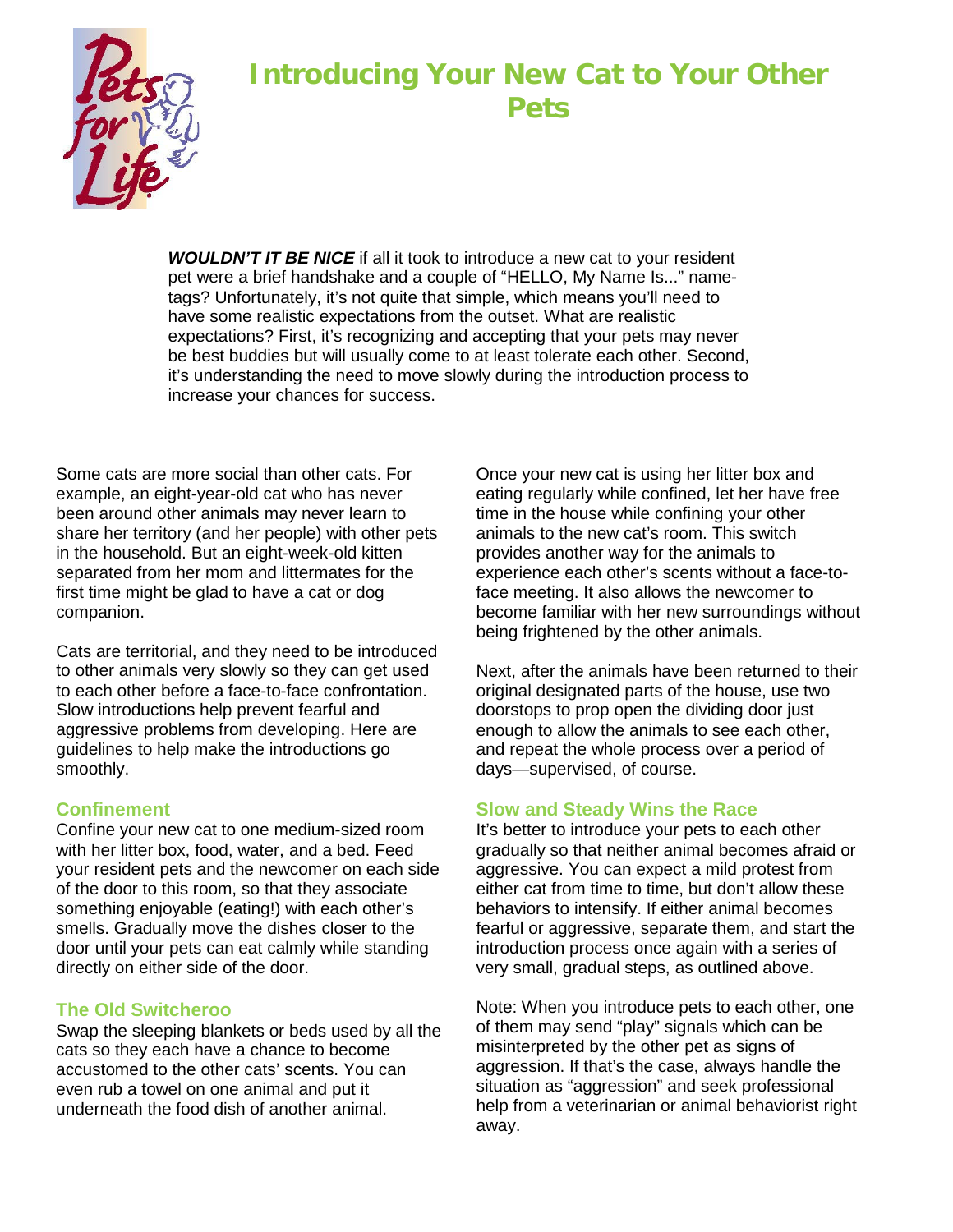## **Precautionary Measures**

Try to keep your resident pets' schedules close to what they were before the newcomer's arrival. Before bringing a new pet home, check with your veterinarian to be sure all your current pets are healthy. You'll also want to have at least one litter box per cat in separate locations. Make sure that none of the cats are being "ambushed" by another while trying to use the litter box, and be sure each cat has a safe hiding place.

If small spats (hissing, growling, or posturing) do occur between your cats, you shouldn't attempt to intervene directly to separate the cats. Instead, make a loud noise, throw a pillow, or use a squirt bottle with water and vinegar to separate the cats. Give them a chance to calm down before reintroducing them to each other.

## **CAT-DOG-INTRODUCTIONS**

You'll need to be even more careful when introducing a dog and a cat to one another. A dog can seriously injure and even kill a cat very easily, even if they're only playing—all it takes is one quick shake to break the cat's neck. Some dogs have such a high prey drive that they should never be left alone with a cat. Dogs usually want to chase and play with cats, and cats usually become afraid and defensive. In addition to using the techniques described above to begin introducing your new cat to your resident dog, take these steps:

## *Practice Obedience*

If your dog doesn't already know the commands "sit," "down," "come," and "stay," begin working on them right away. Small pieces of food will increase your dog's motivation to perform, which will be necessary in the presence of a strong distraction such as a new cat. Even if your dog already knows these commands, work to reinforce these commands in return for a tidbit.

## *Set Up Controlled Meetings*

After your new cat and resident dog have become comfortable eating on opposite sides of the door and have been exposed to each other's scents as described above, you can attempt a faceto-face introduction in a controlled manner. Put your dog's leash on and have him either sit or lie down and stay for treats. Have a second person offer your cat some special pieces of food. At first, the cat and the dog should be on opposite sides of the room. Lots of short visits are better than a few long visits. Don't drag out the visit so long that the dog becomes uncontrollable. Repeat this step several

times until both the cat and dog are tolerating each other's presence without fear, aggression, or other undesirable behavior.

## *Let Your Cat Go*

Next, allow your cat some freedom to explore your dog at her own pace, with the dog still on leash and in a "downstay." Meanwhile, keep giving your dog treats and praise for his calm behavior. If your dog gets up from his "stay" position, he should be repositioned with a treat lure and praised and rewarded for obeying the "stay" command. If your cat runs away or becomes aggressive, you're progressing too fast. Go back to the previous introduction steps.

## *Use Positive Reinforcement*

Although your dog must be taught that chasing or being rough with your cat is unacceptable behavior, he must also be taught what is appropriate and be rewarded for those behaviors, such as sitting, coming when called, or lying down in return for a treat. If your dog is always punished when your cat is around and never has "good things" happen in the cat's presence, your dog may redirect aggression toward the cat.

#### *Directly Supervise All Interactions Between Your Dog and Cat*

You may want to keep your dog at your side and unleash whenever your cat is free in the house during the introduction process. Be sure that your cat has an escape route and a place to hide. And until you're certain your cat will be safe, be sure to keep the two separated when you aren't home.

## *Kittens and Puppies*

Because they're so much smaller, kittens are in more danger of being injured or killed by a young energetic dog or by a predatory dog. A kitten will need to be kept separate from an especially energetic dog until she is fully grown, except for periods of supervised interaction to enable the animals to get to know each other.

Even after the cat is fully grown, she may not be able to be safely left alone with the dog. Usually, a well-socialized cat will be able to keep a puppy in his place, but some cats don't have enough confidence to do this. If you have an especially shy cat, you might need to keep her separated from your puppy until he matures enough to have more self-control.